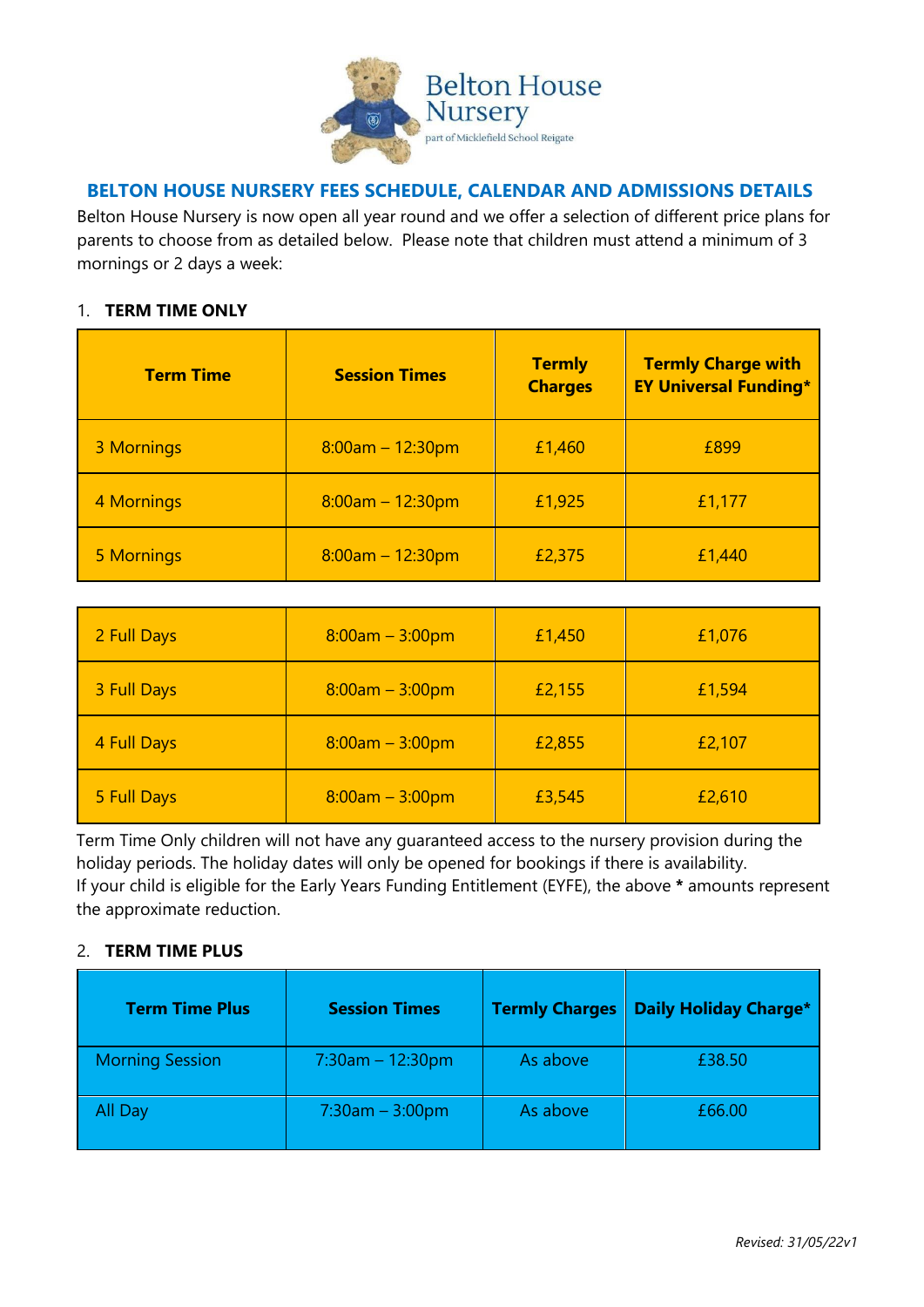Term Time Plus is an option for children to attend term time hours throughout the year. \* The EYFE has not been deducted from the above charges but will be calculated on a case by case basis, subject to eligibility.

## 3. **ALL YEAR ROUND**

| <b>All Year Round</b>  | <b>Session Times</b> | Daily Charges* |
|------------------------|----------------------|----------------|
| <b>Morning Session</b> | $7:30$ am – 12:30pm  | £38.50         |
| All Day                | $7:30$ am $-6:00$ pm | £77.00         |

All Year Round is an option for children to attend the Nursery all year round having full access to the Nursery from 7:30 – 6pm. \* The EYFE has not been deducted from the above charges but will be calculated on a case by case basis, subject to eligibility.

## **Early Years Funding**

Funding at our Nursery is spread over 38 weeks of the year, as set out on the calendar below. Funded hours are available to all children from the term after their 3<sup>rd</sup> birthday until the term of their 5<sup>th</sup> birthday. If you are eligible for the extended 30 hours funding, you must register through the 'Childcare Choices' portal: [https://www.childcarechoices.gov.uk.](https://www.childcarechoices.gov.uk/) Please contact the Bursary for further details: [financeoffice@micklefieldschool.co.uk.](mailto:financeoffice@micklefieldschool.co.uk)

Please note that should you wish to apply for the extended 30 hours funding, we will require your 'eligibility code' in order to comply with the strict deadlines set by Surrey County Council (SCC) Early Years Department.

## **Wraparound Care (subject to availability)**

Wraparound charges don't apply for children who are with us on the 'All Year Round' contract. Term Time Plus children have automatic access to the Breakfast Club with no additional charge. Children who are **Term Time or Term Time Plus** are able to add additional Wraparound care sessions subject to availability.

## **Breakfast Club** 7:30am to 8am – **£5**

## **After School Club:**

Session 1: 3:00pm to 4:30pm – **£5** Session 2: 4:30pm to 6:00pm – **£11.50**

All Wraparound Care sessions should be booked a term in advance wherever possible. Please submit any requests by completing the 'Wraparound Care Booking Form' and emailing it to: nursery@micklefieldschool.co.uk.

## **Nursery Calendar**

The Nursery is closed on bank holidays, School staff training days as well as five other weeks during the Easter, Summer and Christmas holidays, all as detailed on the calendar below.

## **Snack, lunch and tea**

During both term time and holidays, children will be provided with a mid-morning snack plus a wellbalanced, hot nutritious lunch, served daily from 11:45am, provided by our caterers, Accent Catering Services. Children are then given another snack mid-afternoon with a light tea being served around 4:30pm.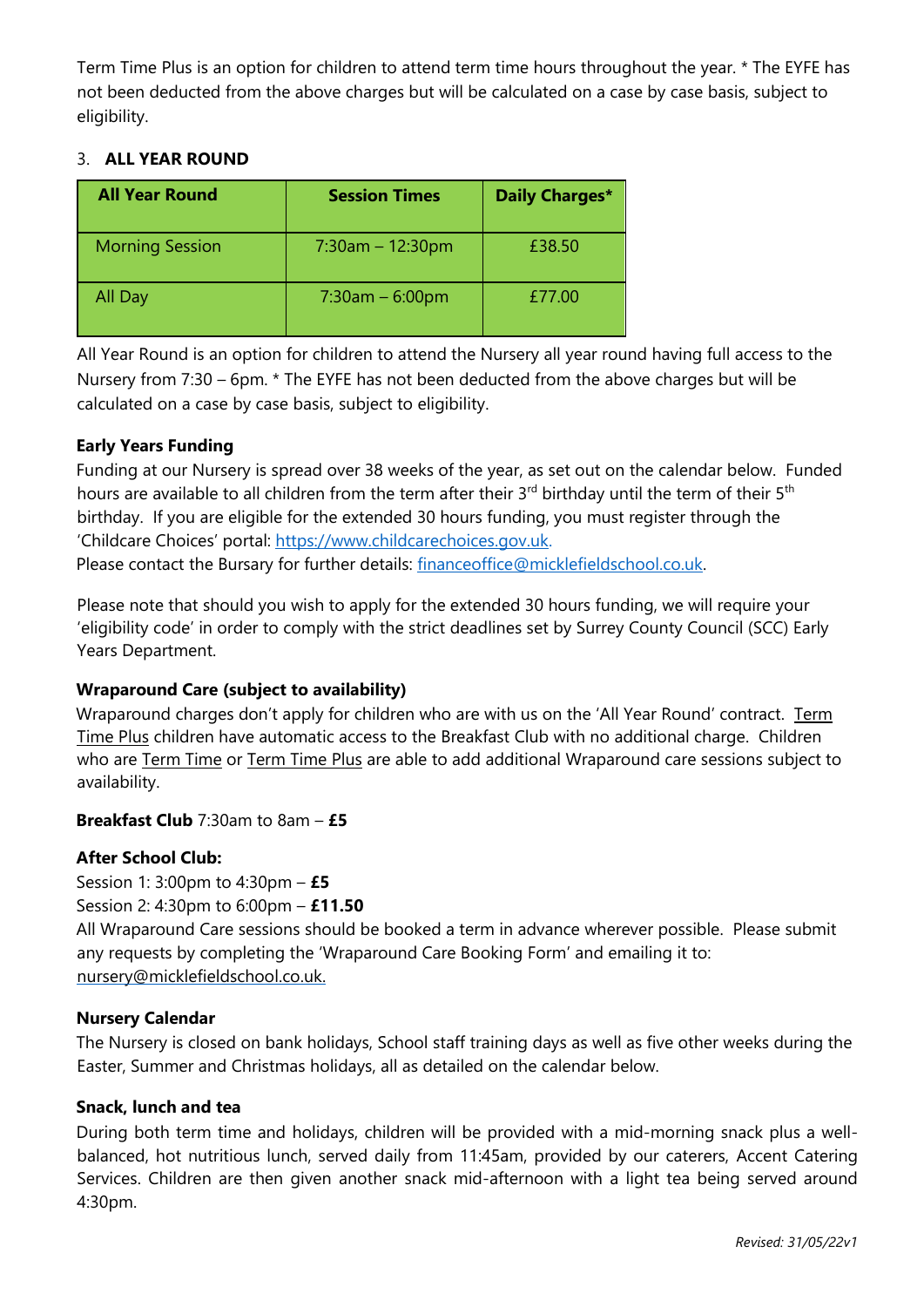

|    | September 2022 |    |    |                |    |    |  |  |  |  |  |  |  |  |  |
|----|----------------|----|----|----------------|----|----|--|--|--|--|--|--|--|--|--|
| Mo | Tu             | We | Fr | Sa             | Su |    |  |  |  |  |  |  |  |  |  |
|    |                |    | 1  | $\overline{2}$ | 3  | 4  |  |  |  |  |  |  |  |  |  |
| 5  | 6              | 7  | 8  | 9              | 10 | 11 |  |  |  |  |  |  |  |  |  |
| 12 | 13             | 14 | 15 | 16             | 17 | 18 |  |  |  |  |  |  |  |  |  |
| 19 | 20             | 21 | 22 | 23             | 24 | 25 |  |  |  |  |  |  |  |  |  |
| 26 | 27             | 28 | 29 | 30             |    |    |  |  |  |  |  |  |  |  |  |
|    |                |    |    |                |    |    |  |  |  |  |  |  |  |  |  |

|    |      |    |    |    |                | October 2022 |    |    |    |    |        |    |  | November 2022 |    |    |    |    |    |    |
|----|------|----|----|----|----------------|--------------|----|----|----|----|--------|----|--|---------------|----|----|----|----|----|----|
| Tu | We   | Th | Fr | Sa | Su             | Mo           | Tu | We | Th | Fr | Sa     | Su |  | Mo            | Tu | We | Th | Fr | Sa | Su |
|    |      | 1  | h  |    | 4              |              |    |    |    |    | 1<br>ᅩ |    |  |               | ×  | 2  | 3  | 4  | 5  | 6  |
| 6  |      | 8  | 9  | 10 | 11             | 3            | 4  | 5. | 6  |    | 8      | 9  |  |               | 8  | 9  | 10 | 11 | 12 | 13 |
| 13 | 14   | 15 | 16 | 17 | 18             | 10           | 11 | 12 | 13 | 14 | 15     | 16 |  | 14            | 15 | 16 | 17 | 18 | 19 | 20 |
| 20 | 21   | 22 | 23 | 24 | 25             | 17           | 18 | 19 | 20 | 21 | 22     | 23 |  | 21            | 22 | 23 | 24 | 25 | 26 | 27 |
| 27 | 28   | 29 | 30 |    |                | 24           | 25 | 26 | 27 | 28 | 29     | 30 |  | 28            | 29 | 30 |    |    |    |    |
|    |      |    |    |    |                | 31           |    |    |    |    |        |    |  |               |    |    |    |    |    |    |
|    | Mo ' |    |    |    | September 2022 |              |    |    |    |    |        |    |  |               |    |    |    |    |    |    |

# **Calendar 2022- 2023**

|                | November 2022 |                |    |    |    |    |  |  |  |  |  |  |  |  |  |
|----------------|---------------|----------------|----|----|----|----|--|--|--|--|--|--|--|--|--|
| M <sub>o</sub> | Tu            | We Th          |    | Fr | Sa | Su |  |  |  |  |  |  |  |  |  |
|                | $\mathbf{1}$  | $\overline{2}$ | 3  | 4  | 5  | 6  |  |  |  |  |  |  |  |  |  |
| 7              | 8             | 9              | 10 | 11 | 12 | 13 |  |  |  |  |  |  |  |  |  |
| 14             | 15            | 16             | 17 | 18 | 19 | 20 |  |  |  |  |  |  |  |  |  |
| 21             | 22            | 23             | 24 | 25 | 26 | 27 |  |  |  |  |  |  |  |  |  |
| 28             | 29            | 30             |    |    |    |    |  |  |  |  |  |  |  |  |  |
|                |               |                |    |    |    |    |  |  |  |  |  |  |  |  |  |

|    | December 2022 |    |    |                |    |    |  |  |  |  |  |  |  |  |  |
|----|---------------|----|----|----------------|----|----|--|--|--|--|--|--|--|--|--|
| Mo | Tu            | We | Th | Fr             | Sa | Su |  |  |  |  |  |  |  |  |  |
|    |               |    | 1  | $\overline{2}$ | 3  | 4  |  |  |  |  |  |  |  |  |  |
| 5  | 6             | 7  | 8  | 9              | 10 | 11 |  |  |  |  |  |  |  |  |  |
| 12 | 13            | 14 | 15 | 16             | 17 | 18 |  |  |  |  |  |  |  |  |  |
| 19 | 20            | 21 | 22 | 23             | 24 | 25 |  |  |  |  |  |  |  |  |  |
| 26 | 27            | 28 | 29 | 30             | 31 |    |  |  |  |  |  |  |  |  |  |
|    |               |    |    |                |    |    |  |  |  |  |  |  |  |  |  |

|    | December 2022 |                 |    |    |    |    |    |    |    |              |    |    |    |    |    |                      |    |    |    |    |
|----|---------------|-----------------|----|----|----|----|----|----|----|--------------|----|----|----|----|----|----------------------|----|----|----|----|
|    |               |                 |    |    |    |    |    |    |    | January 2023 |    |    |    |    |    | <b>February 2023</b> |    |    |    |    |
| Mo | Tu            | We              | Th | Fr | Sa | Su | Mo | Tu | We | Th           | Fr | Sa | Su | Mo | Tu | We                   | Th | Fr | Sa | Su |
|    |               |                 | 1  |    |    | 4  |    |    |    |              |    |    |    |    |    | 1                    | 2  | 3  | 4  | 5  |
| 5  | 6             |                 | 8  | 9  | 10 | 11 |    | 3  | 4  |              | 6  | ⇁  | 8  | 6  |    | 8                    | 9  | 10 | 11 | 12 |
| 12 | 13            | 14 <sup>1</sup> | 15 | 16 | 17 | 18 | 9  | 10 | 11 | 12           | 13 | 14 | 15 | 13 | 14 | 15                   | 16 | 17 | 18 | 19 |
| 19 | 20            | 21              | 22 | 23 | 24 | 25 | 16 | 17 | 18 | 19           | 20 | 21 | 22 | 20 |    | 22                   | 23 | 24 | 25 | 26 |
| 26 | 27            | 28              | 29 | 30 | 31 |    | 23 | 24 | 25 | 26           | 27 | 28 | 29 | 27 | 28 |                      |    |    |    |    |
|    |               |                 |    |    |    |    | 30 | 31 |    |              |    |    |    |    |    |                      |    |    |    |    |

|    | <b>February 2023</b> |              |              |    |    |    |  |  |  |  |  |  |  |  |  |
|----|----------------------|--------------|--------------|----|----|----|--|--|--|--|--|--|--|--|--|
| Mo | Tu                   | We Th        | Sa           | Su |    |    |  |  |  |  |  |  |  |  |  |
|    |                      | $\mathbf{1}$ | 2            | 3  | 4  | 5  |  |  |  |  |  |  |  |  |  |
| 6  | 7                    | 8            | 9            | 10 | 11 | 12 |  |  |  |  |  |  |  |  |  |
| 13 |                      | 14   15      | $16 \mid 17$ |    | 18 | 19 |  |  |  |  |  |  |  |  |  |
| 20 | 21                   | 22           | 23           | 24 | 25 | 26 |  |  |  |  |  |  |  |  |  |
| 27 | 28                   |              |              |    |    |    |  |  |  |  |  |  |  |  |  |
|    |                      |              |              |    |    |    |  |  |  |  |  |  |  |  |  |

|    |    |                          | <b>March 2023</b> |    |    |    |
|----|----|--------------------------|-------------------|----|----|----|
| Mo |    | Tu $\vert$ We $\vert$ Th |                   | Fr | Sa | Su |
|    |    | 1                        | $\overline{2}$    | з  | 4  | 5  |
| 6  | 7  | 8                        | 9                 | 10 | 11 | 12 |
| 13 | 14 | 15                       | 16                | 17 | 18 | 19 |
| 20 | 21 | 22                       | 23                | 24 | 25 | 26 |
| 27 | 28 | 29                       | 30                | 31 |    |    |
|    |    |                          |                   |    |    |    |

|    |    |    | <b>March 2023</b> |    |    |    |    |    |    | <b>April 2023</b> |    |    |    |  |    |    |    | <b>May 2023</b> |    |    |    |
|----|----|----|-------------------|----|----|----|----|----|----|-------------------|----|----|----|--|----|----|----|-----------------|----|----|----|
| Vю | Tu | We | Th                | Fr | Sa | Su | Mo | Tu | We | Th                | Fr | Sa | Su |  | Mo | Tu | We | Th              | Fr | Sa | Su |
|    |    | 1  | 2                 | 3  | 4  | 5  |    |    |    |                   |    |    | ∍  |  |    |    | 3  | 4               | 5  | 6  | 7  |
| 6  |    | 8  | 9                 | 10 | 11 | 12 | 3  | 4  | 5  | 6                 |    | 8  | 9  |  | 8  | 9  | 10 | 11              | 12 | 13 | 14 |
| 13 | 14 | 15 | 16                | 17 | 18 | 19 | 10 | 11 | 12 | 13                | 14 | 15 | 16 |  | 15 | 16 | 17 | 18              | 19 | 20 | 21 |
| 20 | 21 | 22 | 23                | 24 | 25 | 26 | 17 | 18 | 19 | 20                | 21 | 22 | 23 |  | 22 | 23 | 24 | 25              | 26 | 27 | 28 |
| 27 | 28 | 29 | 30                | 31 |    |    | 24 | 25 | 26 | 27                | 28 | 29 | 30 |  | 29 | 30 | 31 |                 |    |    |    |
|    |    |    |                   |    |    |    |    |    |    |                   |    |    |    |  |    |    |    |                 |    |    |    |

| <b>June 2023</b> |    |    |             |                |    |    |  |
|------------------|----|----|-------------|----------------|----|----|--|
| Mo               | Tu | We | Th          | Fr             | Sa | Su |  |
|                  |    |    | $\mathbf 1$ | $\overline{2}$ | 3  | 4  |  |
| 5                | 6  | 7  | 8           | 9              | 10 | 11 |  |
| 12               | 13 | 14 | 15          | 16             | 17 | 18 |  |
| 19               | 20 | 21 | 22          | 23             | 24 | 25 |  |
| 26               | 27 | 28 | 29          | 30             |    |    |  |
|                  |    |    |             |                |    |    |  |
|                  |    |    |             |                |    |    |  |

| <b>June 2023</b> |    |    |    |    | <b>July 2023</b> |    |    |    |    | August 2023 |    |    |    |    |    |    |    |    |    |    |
|------------------|----|----|----|----|------------------|----|----|----|----|-------------|----|----|----|----|----|----|----|----|----|----|
| Mo               | Tu | We | Th | Fr | Sa               | Su | Mo | Tu | We | Th          | Fr | Sa | Su | Mo | Tu | We | Th | Fr | Sa | Su |
|                  |    |    | 1  | ົ  |                  | 4  |    |    |    |             |    |    |    |    |    | 2  | 3  | 4  | 5  | 6  |
| 5                | 6  |    | 8  | 9  | 10               | 11 | 3  | 4  | 5  | 6           |    | 8  | 9  | -  | 8  | 9  | 10 | 11 | 12 | 13 |
| 12               | 13 | 14 | 15 | 16 | 17               | 18 | 10 | 11 | 12 | 13          | 14 | 15 | 16 | 14 | 15 | 16 | 17 | 18 | 19 | 20 |
| 19               | 20 | 21 | 22 | 23 | 24               | 25 | 17 | 18 | 19 | 20          | 21 | 22 | 23 | 21 | 22 | 23 | 24 | 25 | 26 | 27 |
| 26               | 27 | 28 | 29 | 30 |                  |    | 24 | 25 | 26 | 27          | 28 | 29 | 30 | 28 | 29 | 30 | 31 |    |    |    |
|                  |    |    |    |    |                  |    | 31 |    |    |             |    |    |    |    |    |    |    |    |    |    |

| August 2023    |              |                |    |                |    |    |  |  |  |
|----------------|--------------|----------------|----|----------------|----|----|--|--|--|
| Mo             | Tu           | We             | Th | Fr             | Sa | Su |  |  |  |
|                | $\mathbf{1}$ | $\overline{2}$ | 3  | $\overline{4}$ | 5  | 6  |  |  |  |
| $\overline{7}$ | 8            | 9              | 10 | 11             | 12 | 13 |  |  |  |
| 14             | 15           | 16             | 17 | 18             | 19 | 20 |  |  |  |
| 21             | 22           | 23             | 24 | 25             | 26 | 27 |  |  |  |
| 28             | 29           | 30             | 31 |                |    |    |  |  |  |

Nursery open - term time Nursery open - extended days Nursery closed







EYFE funding available **Insect of the INSET day - nursery closed** Bank holiday - nursery closed

#### **Notice Period for Term-time plus and All-Year-Round options**

One full term's notice of leaving is required. Please note the final term's fees will be charged up until the last day of each extended term - Autumn Term 16th December, Spring Term 31st March, Summer Term 17th August.